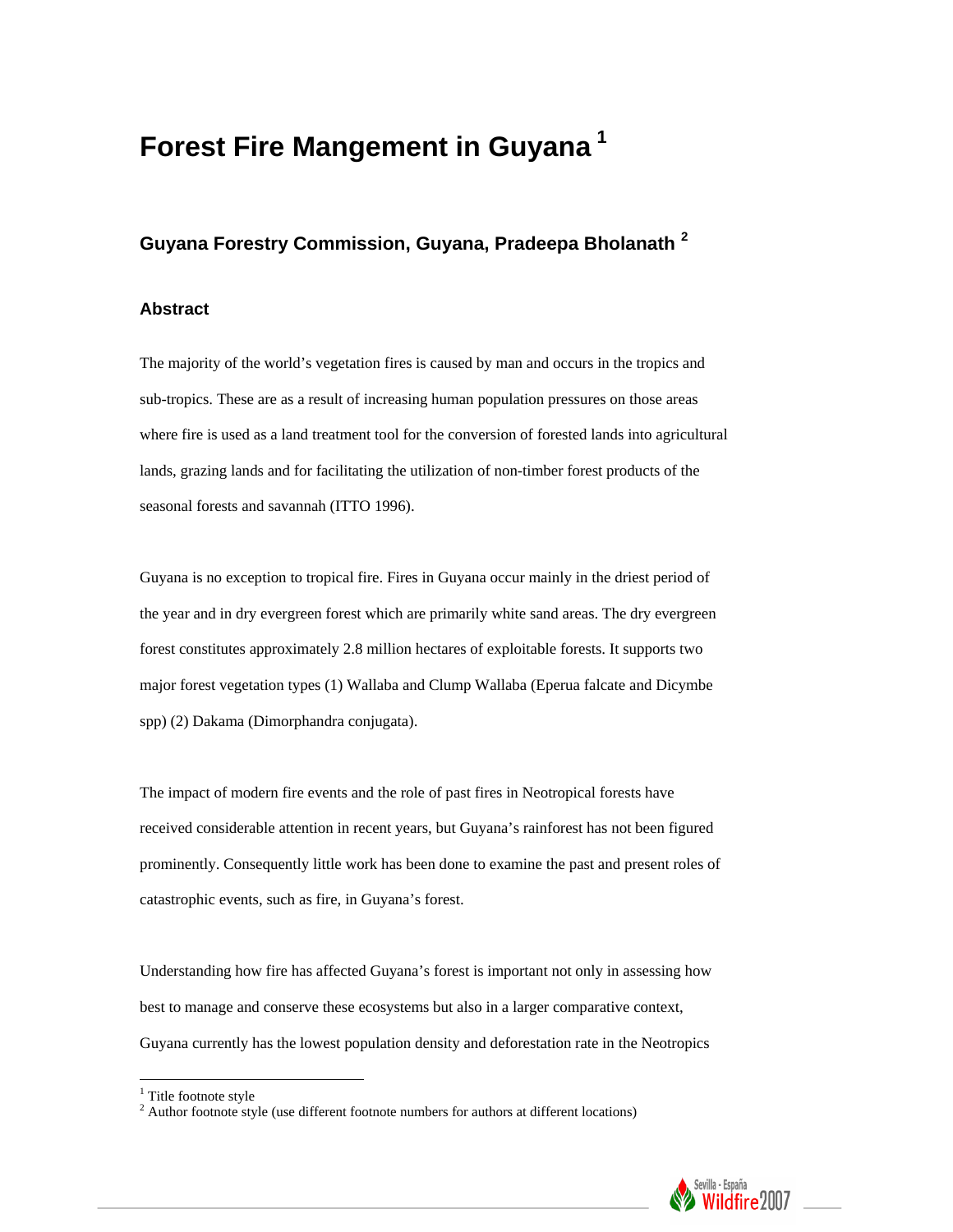and should therefore be the least affected by burning if there is a faithful link between human activity and fire.

# **DESCRIPTION OF FIRE PRONE AREAS IN GUYANA**

### *Introduction*

### *Geographic Zones Characterized by Regular Fires*

Fire sensitive areas typically exist under extremely dry conditions where forest sites are cleared for agricultural purposes. Areas along the Essequibo/Berbice watershed are also prone to fires. Fire also occurs in clump Wallaba forest which is found in the southern portion of the Bartica triangle and areas west of this, as well as the dakama forest which occurs mainly east of the Essequibo River. (Fig. 1).

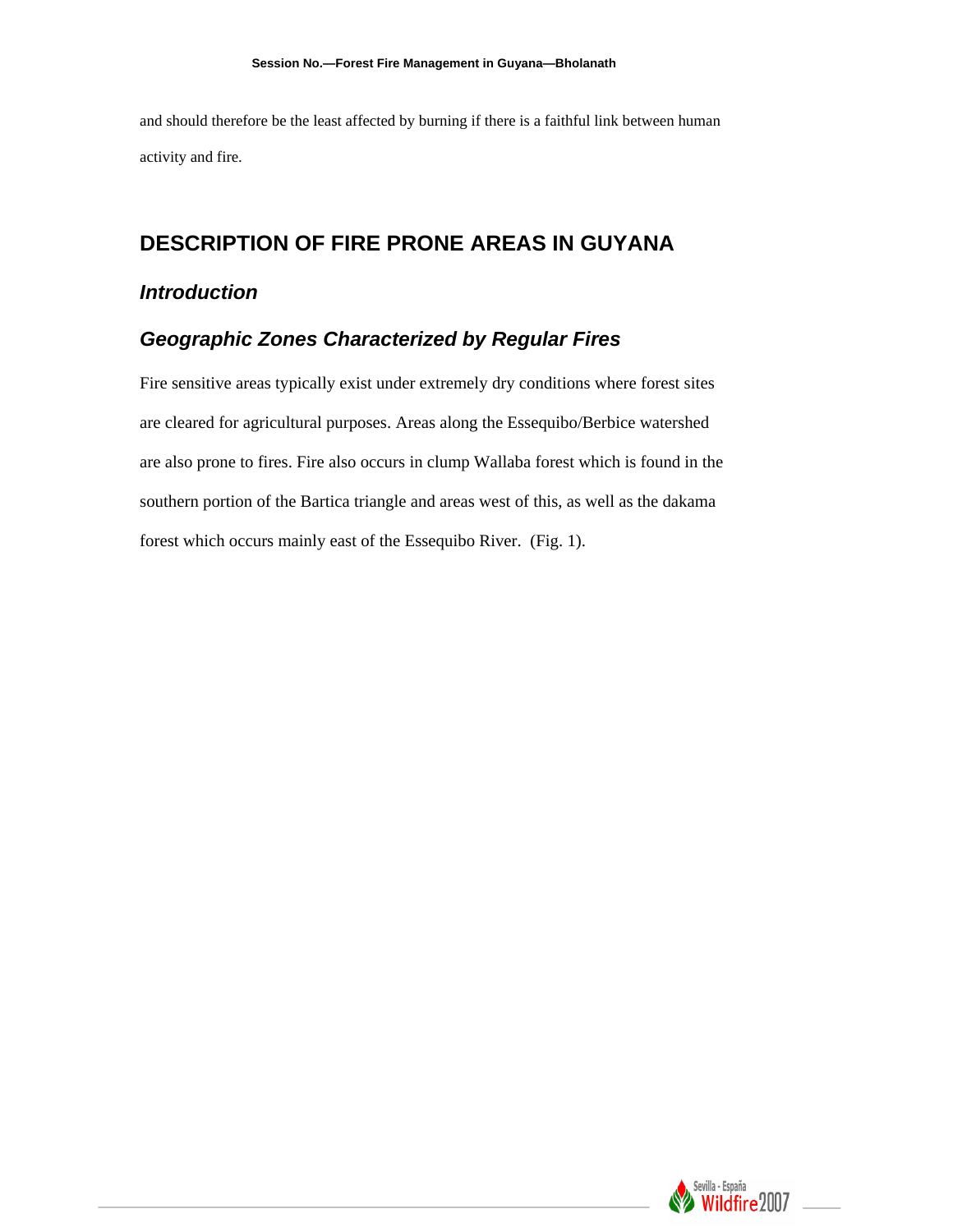

 Figure 1 - Vegetation Map of Guyana. Vegetation interpretation by Hans ter Steege for Guyana Forestry Commission (May 2001). Based on Soil Map of Guyana (Gross-Brown 1965), FIDS Vegetation base maps, JERS Radar Satellite Images. Upland Vegetation, DEM (USGS), Hubert et al. 1995. © Guyana Forestry Commission.

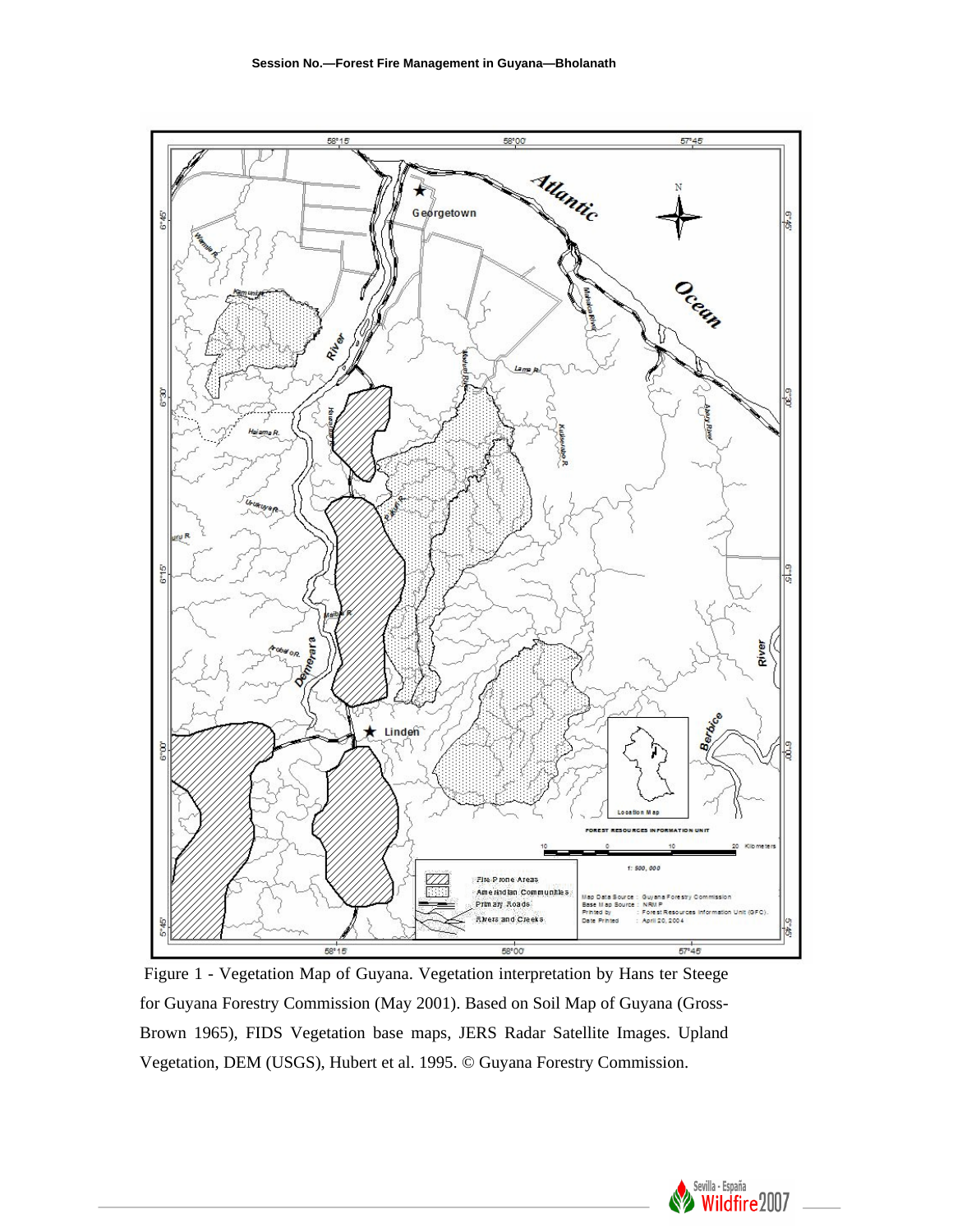# *Topography*

The topography of dry evergreen forest ranges from level to undulating plains. The altitude varies from 20-60 meters above sea level. The plains are dissected by many creeks and rivers running through shallow gullies and valleys. The flat bases of gullies are comprised of narrow strips of swamp or marshlands on either bank of the rivers and creeks.

### **Vegetation Characteristics**

The mixed dry evergreen forest contains most of the fuel wood producing areas to which dakama and Wallaba are the common species. Limited areas around creeks and rivers are covered with mixed tropical rain forest. Dry evergreen forest types are associated with sites having net water deficits during dry periods and are found primarily on white sand soils.

In dry evergreen forest, secondary growth is dominated with Dakama and is regarded as a degraded stage of Wallaba forest. Also in the dry evergreen forest are areas with deep and sterile white sands covered with xeromorphic Muri shrub.

### **DETERMINANTS OF FIRE**

The Guianas' exhibit a consistent El Nino-Southern Oscillation (ENSO) precipitation pattern, which is characterized by a drop in rainfall nine months following the onset of an ENSO (Ropelewski and Halpert 1996). The recent 1997-1998 ENSO event caused widespread drought throughout the Guianas, and rainfall during this period dropped to its lowest in over a century. (Fig. 2).

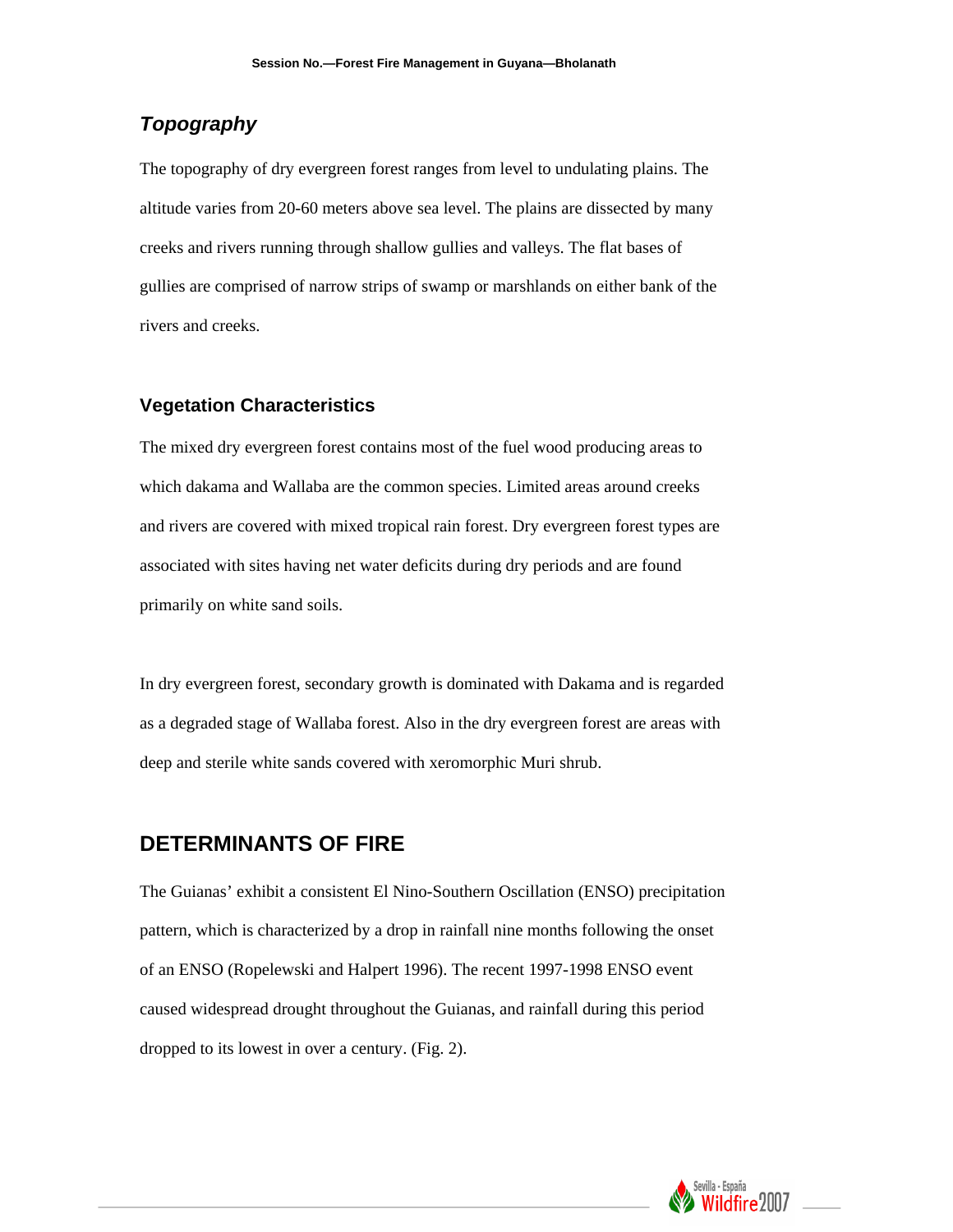

 Figure 2 - The impact of El Nino-Southern Oscillation on rainfall failure and fire in Guyana at different temporal scales. The relationship between El Nino, fire records, and rainfall in Guyana at a centennial scale (January 1880-April 1998) (a). Black arrows are known El Nino and forest fire events, respectively. The white line indicates minimum value for a 12-month moving average of rainfall during the most recent 1997-1998 El Nino event. A tele-connection between the 12-month moving average for the Southern Oscillation Index (SOI) and Georgetown rainfall from 1960 to 1998 (b).

Several fires were detected in forested areas in Guyana, particularly near Amerindian lands in the Kamarang-Mazaruni River area and in forests between the Potaro, Essequibo, Demerara, and Berbice Rivers, but individually these rarely consumed more than 0.5 ha, were normally restricted to understory vegetation and litter, and

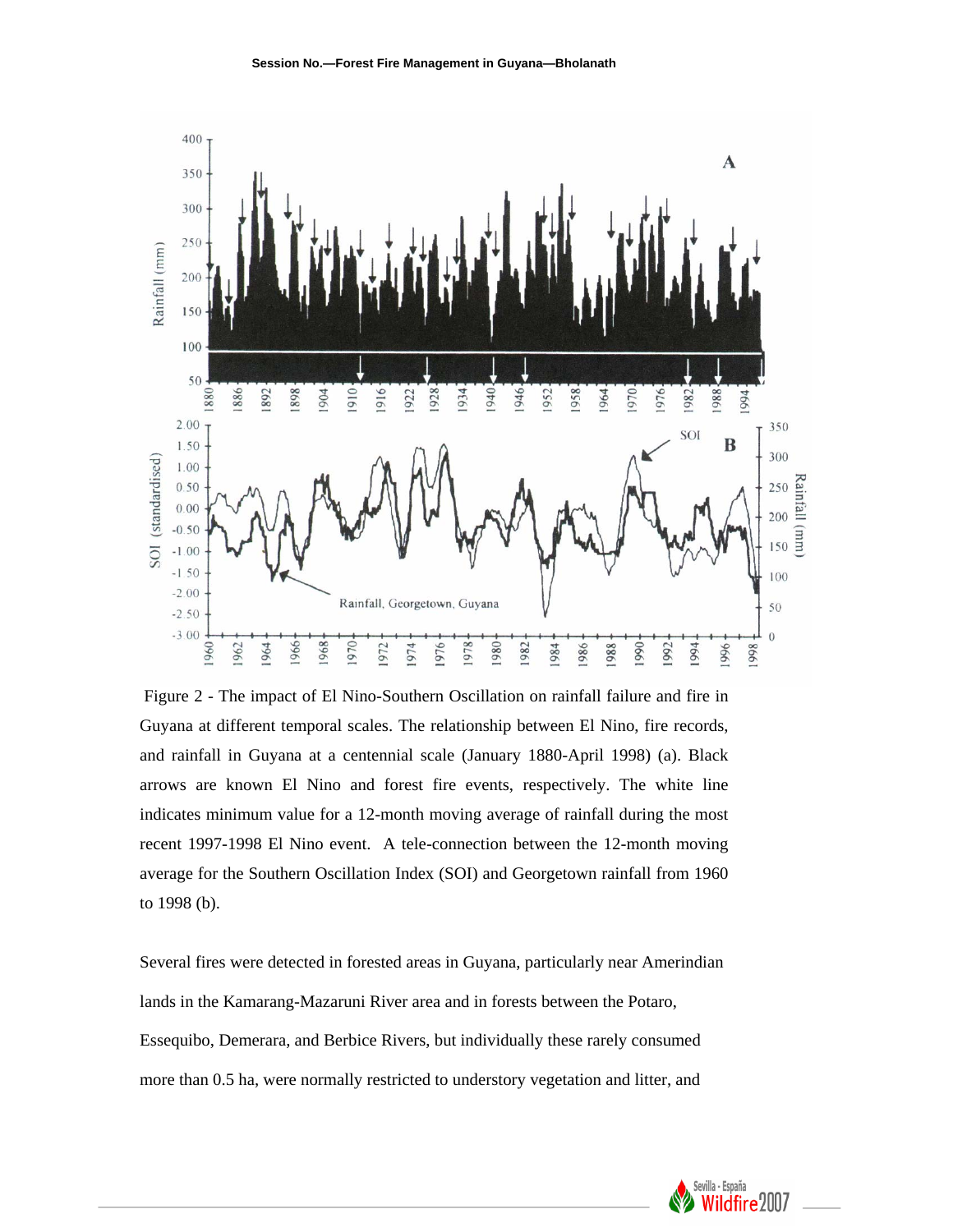#### **Session No.—Forest Fire Management in Guyana—Bholanath**

almost always occurred along logging roads or as a consequence of agriculture activities near settlements. In contrast, no fires were detected during the same period in other areas which lack true savannahs and have fewer roads and communities in the interior, despite experiencing a similar anomalous drop in rainfall.

Most records indicate that forests on well drained sandy soils are the most susceptible to fire. These soils predominate in northeastern Guyana and were often the first to burn during past droughts (Roth 1946, Schultz 1960). Forests in sandy soils are smaller in stature but tend to have a higher ratio of dead to living biomass than those on soils with higher clay content (Whitton 1962). They may also contain up to ten times more standing litter crops (about 72.6 tons/ha) than forests on other soil types because of slower decomposition rates (Cooper 1982). The extreme vertical drainage rapidly depletes soil moisture in the upper strata (Jetten 1994), leaving the main root zone and surface litter devoid of moisture after several rainless weeks, as typically occur during strong ENSO events. The combination of a large standing crop of dead leaf biomass, poor water retention, and poorly formed canopies predisposes these areas to fire. Patches of low-lying scrub vegetation dominated by Muri (Humiria balsamifera) and Dakama (Dimorphandra conjugata)are subject to frequent fire, the latter species dominating after multiple burns through its prodigious coppicing and subterranean sprouting ability, two processes that typify fire-adapted plants in the tropics (Kauffman and Uhl 1990). The fact that higher forests dominated by Wallaba (Eperua spp.) have developed across large tracts of similarly sandy soils on upland plateaus suggests that these areas may be predisposed to fire but less frequently, possibly because their poor water and nutrient retention capacity have in the past made them unsuited for human inhabitation and consequently less subject to ignition events.

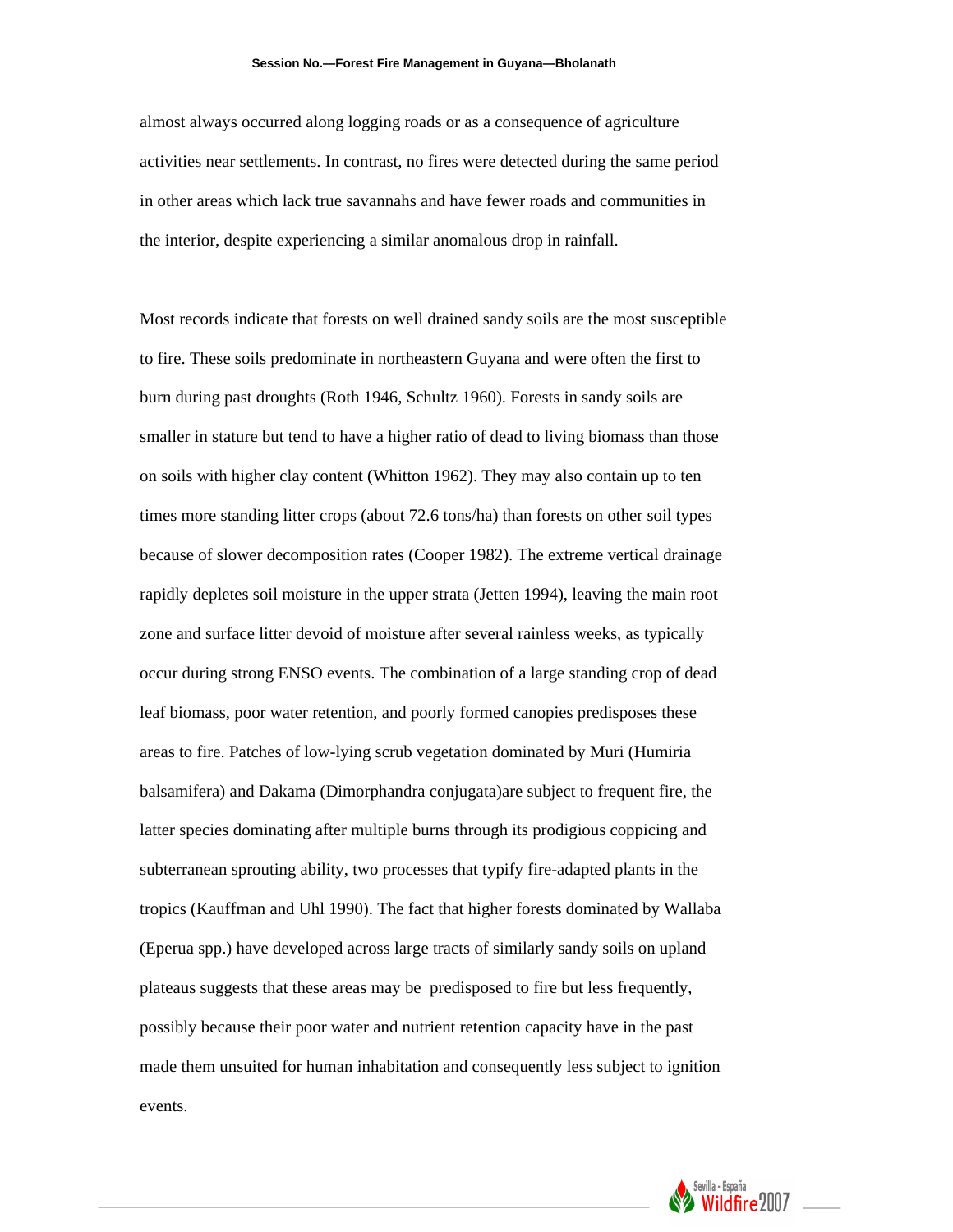From fire surveys conducted by the Guyana Forestry Commission (GFC) in fire prone areas it was found that majority of the fires are man-made (fig. 3). The occurrences of these fires seem centered around areas of human activity. Fires may originate from natural causes also (e.g. lightning strikes, spontaneous combustion of litter), from observation however, it can still be concluded that the majority of forest fires are man-caused. Fire occurrences seemed centered around areas of human activity which is found in Soesdyke- Linden Highway area. Fire caused by man may occur from the following:

- 1. Careless disposal of cigarette butts, matches, etc.
- 2. The spread of fire to forest areas from areas where it has been used as a land clearance tool that is, lack of proper precautions and monitoring of an intentional fire.
- 3. Incendiarism

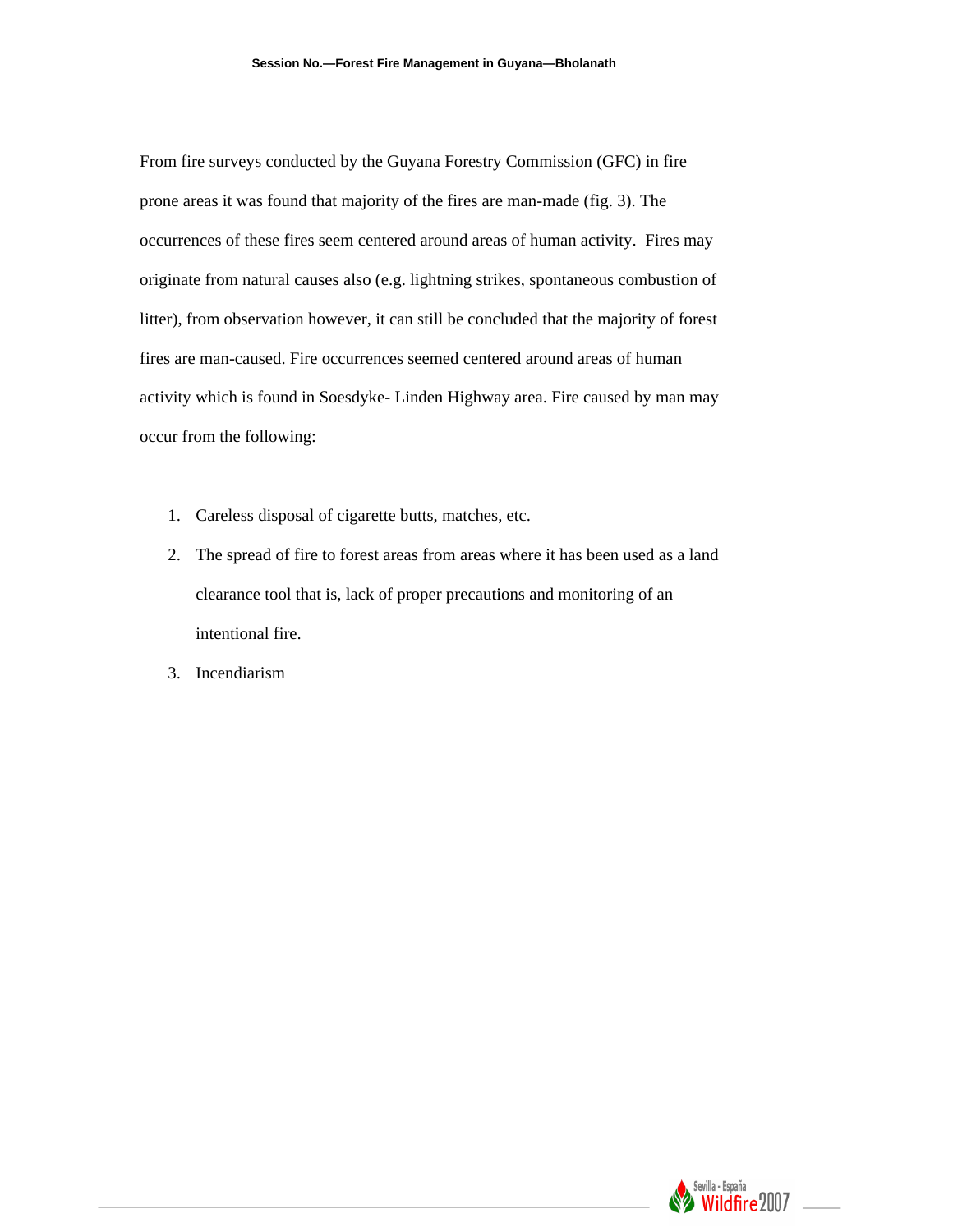

 Figure 3 – Map showing areas vulnerable to the element of forest fires in the near interior dry evergreen forest of Guyana.

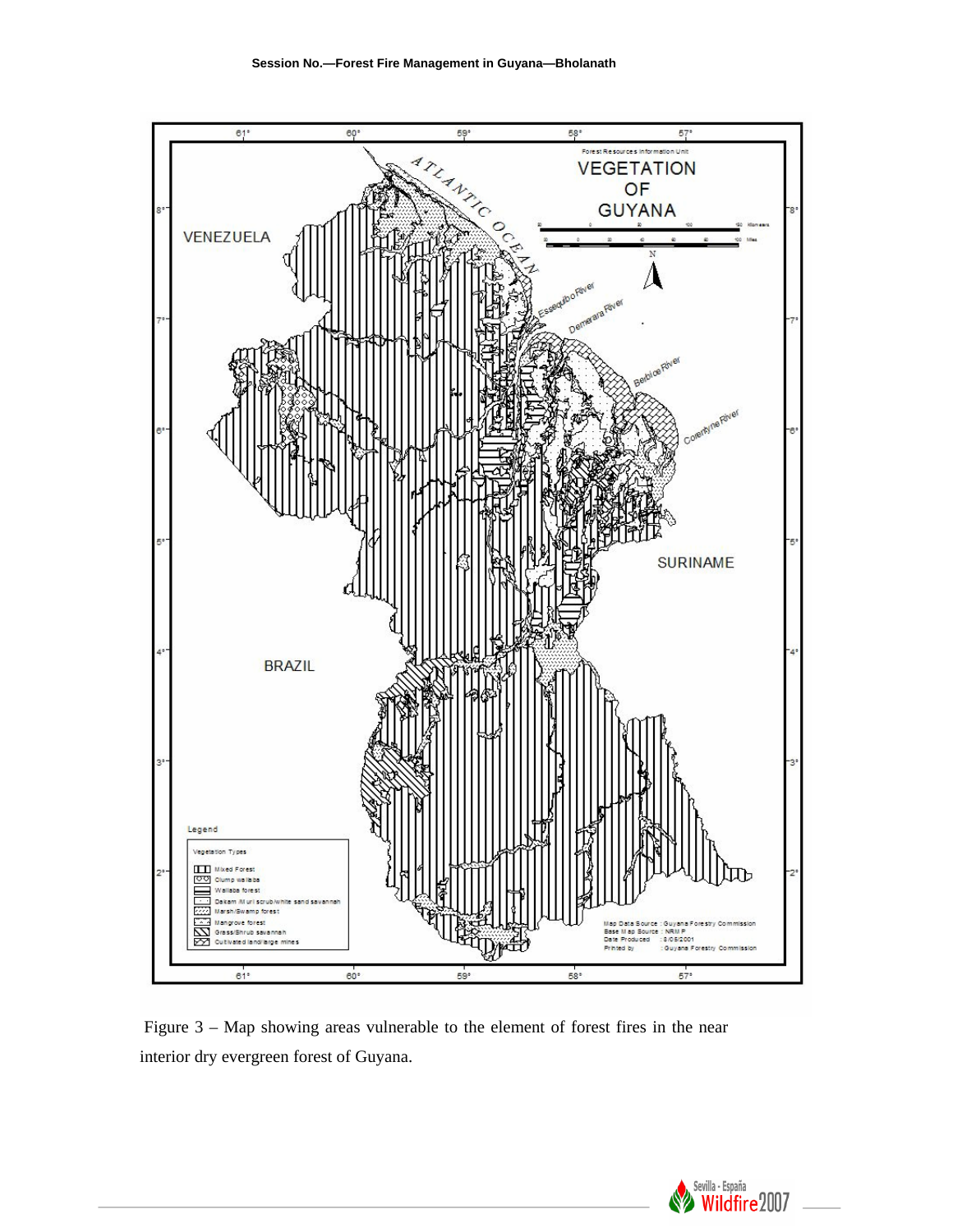# **FIRE EFFECTS ON SPECIES DIVERSITY**

Central Guyana is characterized by low-diversity forests composed of tree species with large seeds that are dispersed by rodents, gravity and bats and with strong competitive ability in an environment not prone to frequent catastrophic disturbance (Hammond and Brown 1995). There is no doubt that areas of forest subject to a short fire return decline in diversity as fewer and fewer species are able to recolonize and recruit in sandy areas that have lost most nutrient and moisture conserving capacity. In Guyana this decline leads to nearly pure stands of the legume genera Dimorphandra and Dicymbe (Fanshawe 1952).

### **FIRE CONTROL**

In Guyana, it was found that control measures will be rendered ineffective if public awareness and thinking are not aroused and channeled to produce better protective habits. Massive programs are usually needed to achieve this objective.

Direct control systems are usually devised according to the needs, priorities and available capital, staff, man-power etc. of the regions or countries that are intended to serve. They range from the very simple (e.g. observation towers, crews with hand tools etc.) to the very sophisticated (computerized monitoring of the relevant environmental parameters, spotter plane patrols, water and fire retardant bombers etc.)

Each system derived is also a dynamic organization with constant attempts and innovation aimed at increasing its effectiveness. The more important characteristics of control system include:

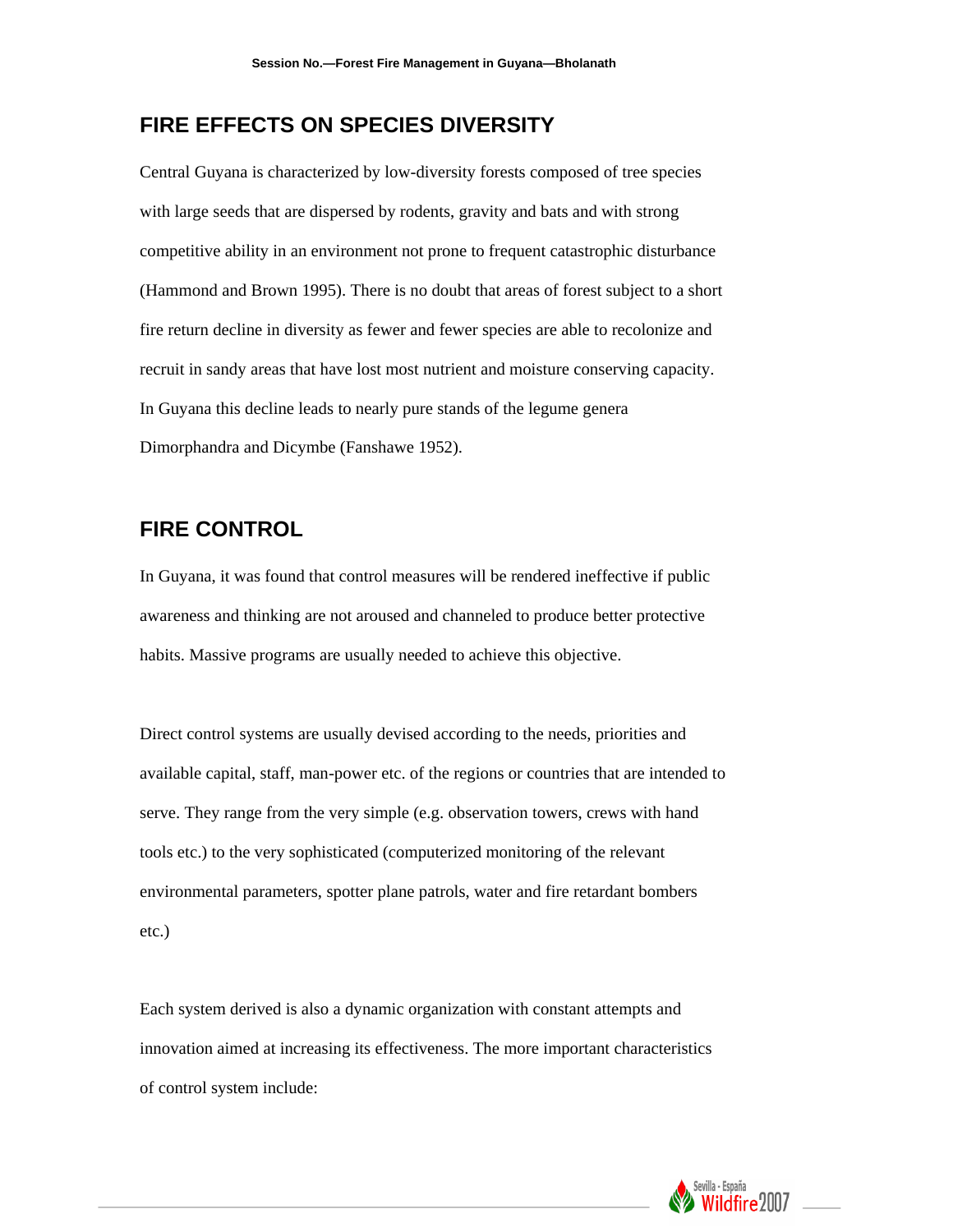- 1. Speed and efficiency of detection and reporting
- 2. Speed and efficiency of initial attack component
- 3. Effectiveness of support communications network
- 4. Proper modes of access to important key areas
- 5. Back up logistics and services
- 6. Clear lines of authority and responsibility, together with proper organization in the field.

In many countries legislation also exists which make it possible to mobilize any or all individuals, private concerns etc. in a given area for fire fighting purposes.

### **FIRE MANAGEMENT PLAN**

In Guyana, a fire management plan is not currently included in the guidelines for forest management planning. A fire management plan is an essential component for the prevention, suppression, and management of fire within forests and adjacent lands. Planning should be on a cooperative basis on national, regional, provincial, and local levels as appropriate.

The current forest legislation has adequately addressed the issue of fire prevention, fire suppression, and fire protection plans. The understanding and enforcement of this legislation are very important in prevention and control of forest fires in Guyana.

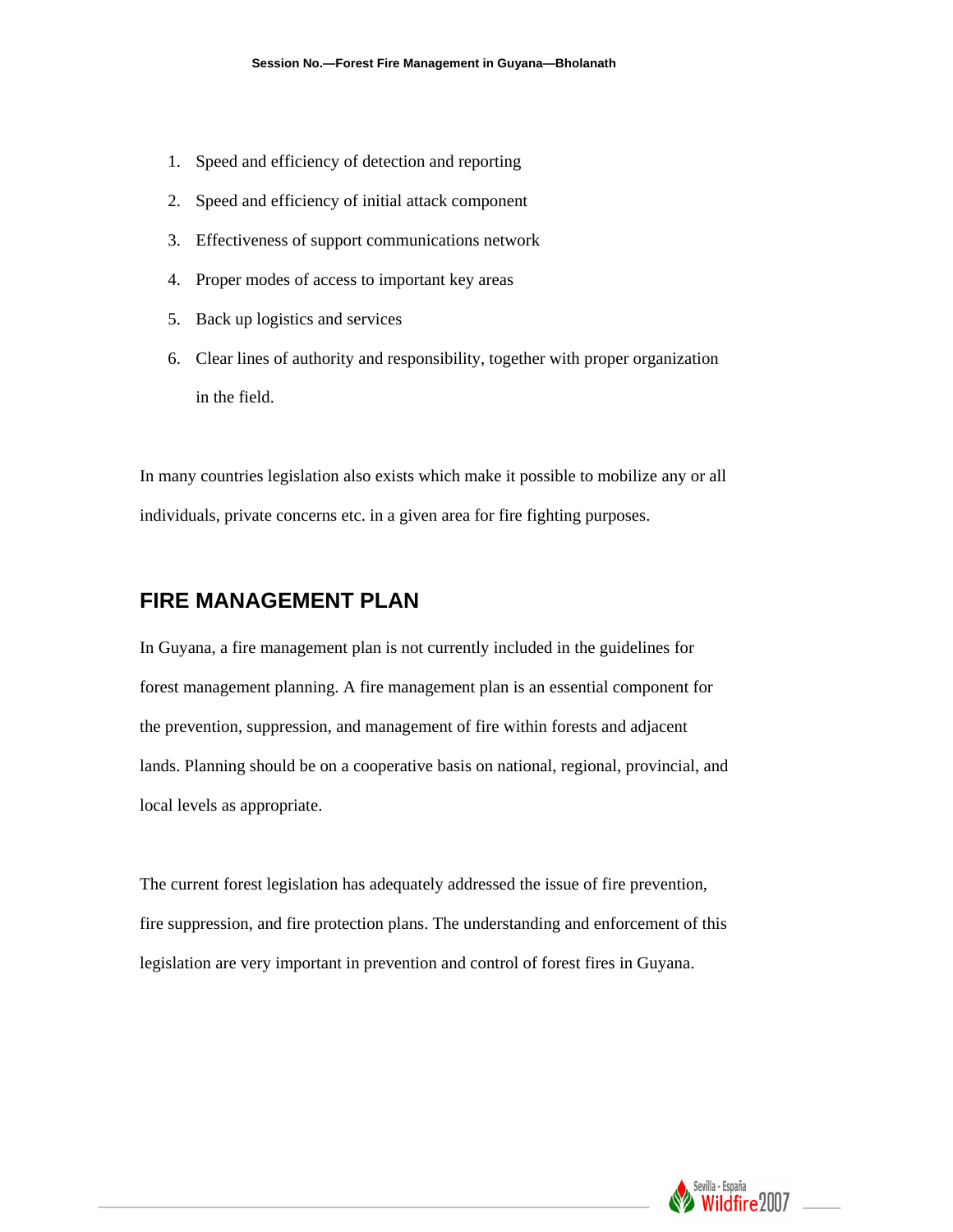# **CONCLUSION**

Fire has been a useful human tool for the millennia but has caused grave economic loss and intolerable harm to the environment. Despite the development of advanced techniques, particularly in fire detection and suppression, the incidence of ecosystem damage from forest fire appears to be increasing.

Recent and historic records suggest several factors that predispose Guyana's forest to fire. Preliminary evidence presented here allows us to reach several tentative conclusions concerning forest fire dynamics in Guyana. (1) The recent 1997-1998 ENSO event was the most severe on record and led to widespread reports of fire. Guyana, however, was unaffected in comparison to adjacent areas in Brazil and Venezuela. Most fires were associated with savannah and human settlements in the north and south of Guyana. (2) There is a casual linkage between ignition source, rainfall failure, and available fuel load. The main ignition sources are savannahs, roads, and river margins. Strong to very strong ENSO events are the main periods when rainfall failure leads to fire in well developed-forest, despite regular, seasonal troughs in rainfall leading to savannah burning. Forests on sandy soils are most susceptible to burning. (3) Available fuel load seems the critical factor limiting the frequency and magnitude of contemporary fire events in Guyana's high forest. Recent roads into uninhabited high forests have led to an increase in ignition incidents, but these have not led to large-scale burning. Undisturbed forests suffer severs physiological drought during strong ENSO events but do not burn if humans are absent. Lightning, another putative ignition source, almost always accompanies heavy rainfall in Guyana. (4) Preliminary evidence suggests that much of Guyana's forest is subject to long fire return times, most likely associated with more significant

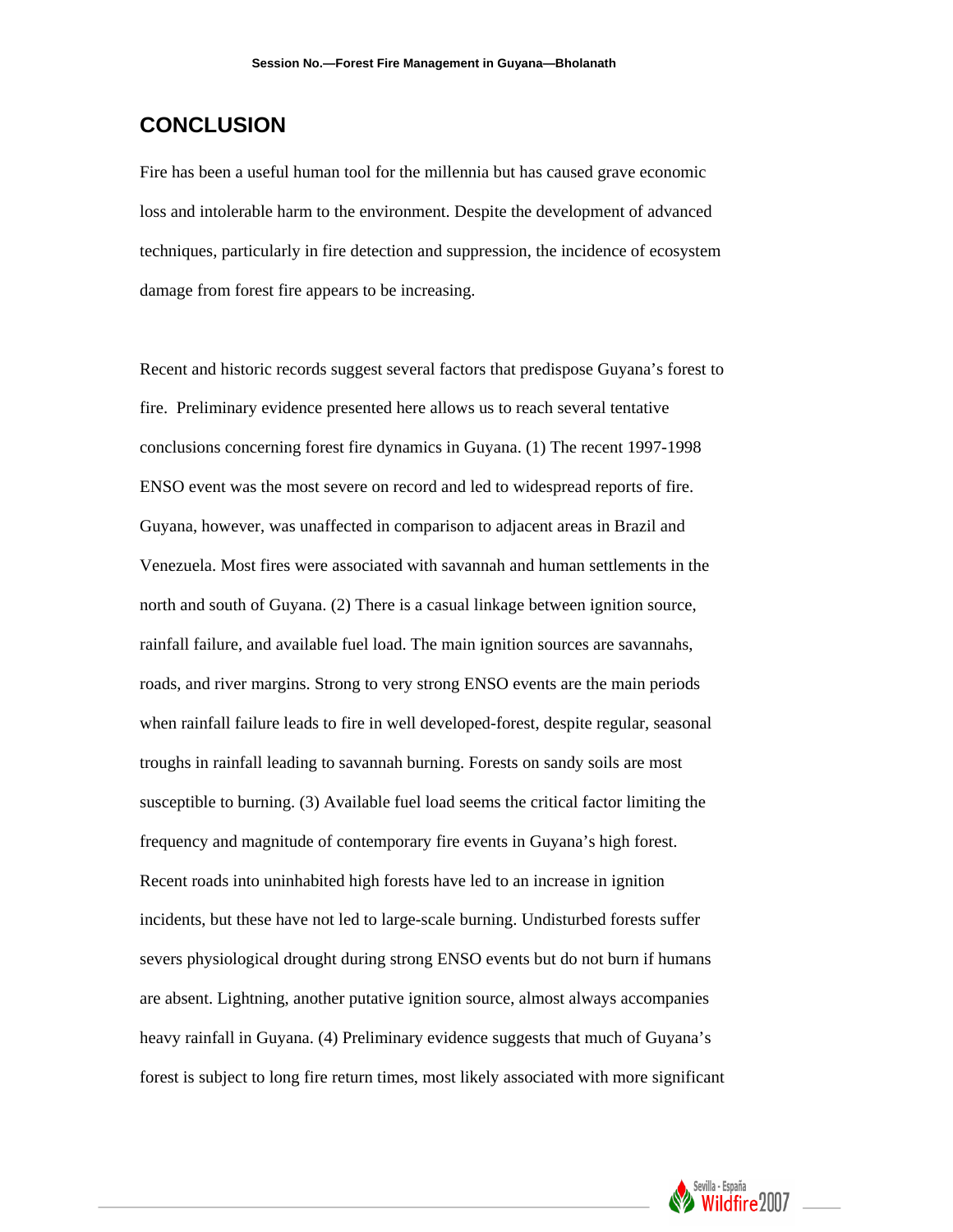decline in regional precipitation patterns. Sandy soils and close proximity to savannah would make these forests particularly prone to fire under more intense and prolonged drought events. (5) Frequent fire on well-drained soils leads to a degraded and species-poor forest over the short term. The long term ecological consequences of fire are less clear. Spatial patterns of canopy trees in Guyana suggest that disturbance promotes diversity. Many species with typical fire-adapted characteristics are most abundant near savannah and human settlements. (6) Guyana's forest appears to be largely fire-proof at present, although charcoal data suggest that they were more fire-prone in the past. Degradation of forests through human activity may alter the current fire-proof status of these forests by introducing higher fuel loads and drier microclimates and by increasing the chance of ignition through human intent or negligence.

Forest management in Guyana needs to account for the increased risk of fire caused by the interaction between ENSO periods and large-scale canopy disruption and to take remedial action to prevent future widespread degradation of Guyana's most precious resource.

### **RECOMMENDATIONS**

Forest fire management strategies should be incorporated in the Guyana Forestry Commission guideline for the preparation of forest management plans.

This fire management strategy should include clear statement of objectives, and should also incorporate information on land tenure, assets threatened, degree of fire risk, fire history, and fire management measures.

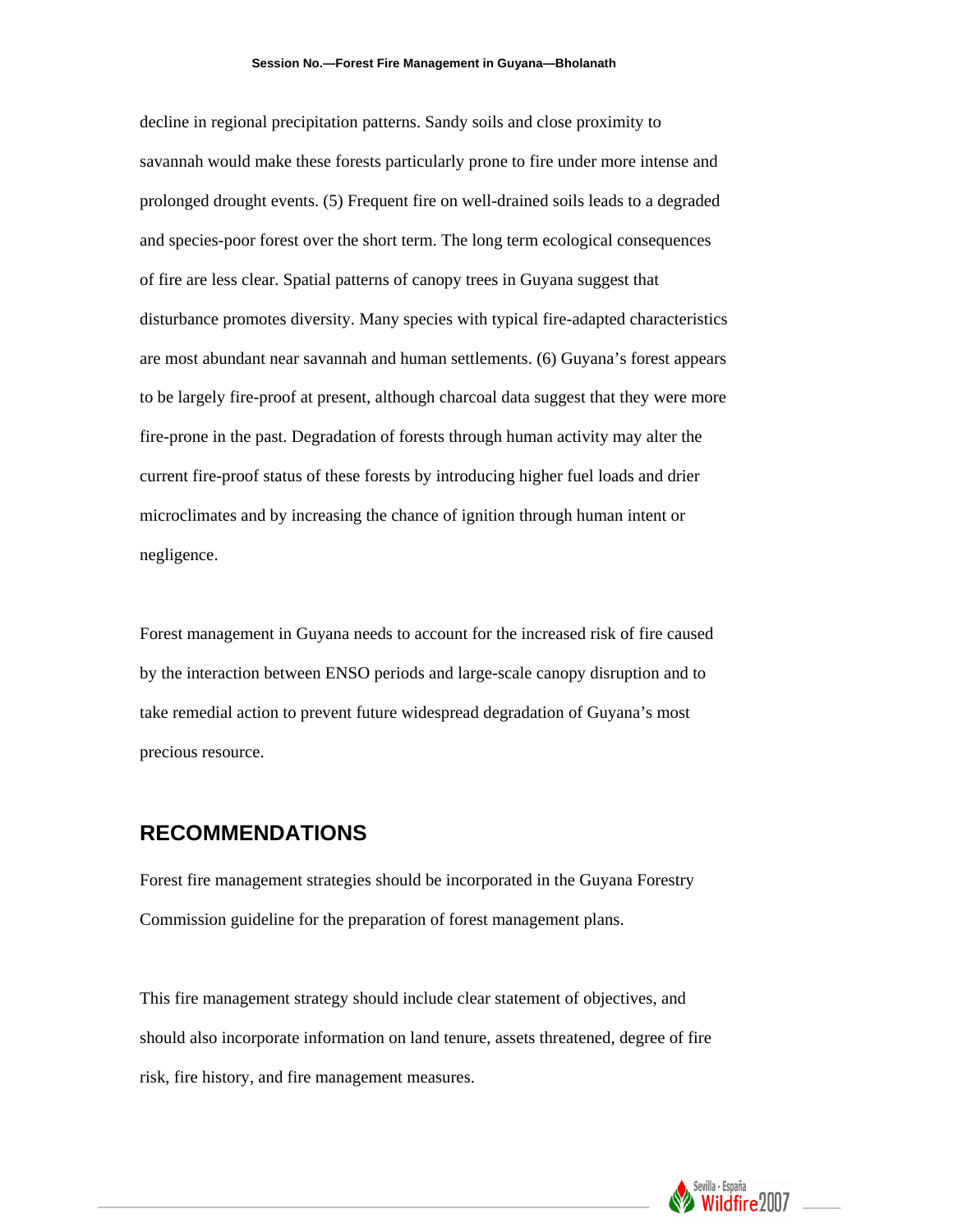Specific guidelines must be incorporated in the GFC's Code of practice to deal with high fire risk during periods of extreme dry weather.

For the successful implementation of any policy to protect tropical forests against fires, it is important that active support is obtained from all sectors of society, particularly NGO's and groups working with government authorities and this must be supported by appropriate legislation.

Stakeholders participation especially concession holders, local communities and Non-governmental organizations should be encouraged by GFC. Appropriate training in fire management and providing equipment and incentives should also be coordinated by GFC.

### **References**

Cooper, A. 1982. Litter fall and decomposition in tropical and xeromorphic woodland and scrub. Tropical Ecology 23:193-207

ITTO 1996, ITTO Guidelines on Fire Management in Tropical Forests

Ropelewski and Halpert. 1996. Quantifying southern oscillation-precipitation relationships. Journal of Climate 9:1043-1059

Roth, V. 1946. Handbook on natural resources of British Guiana.